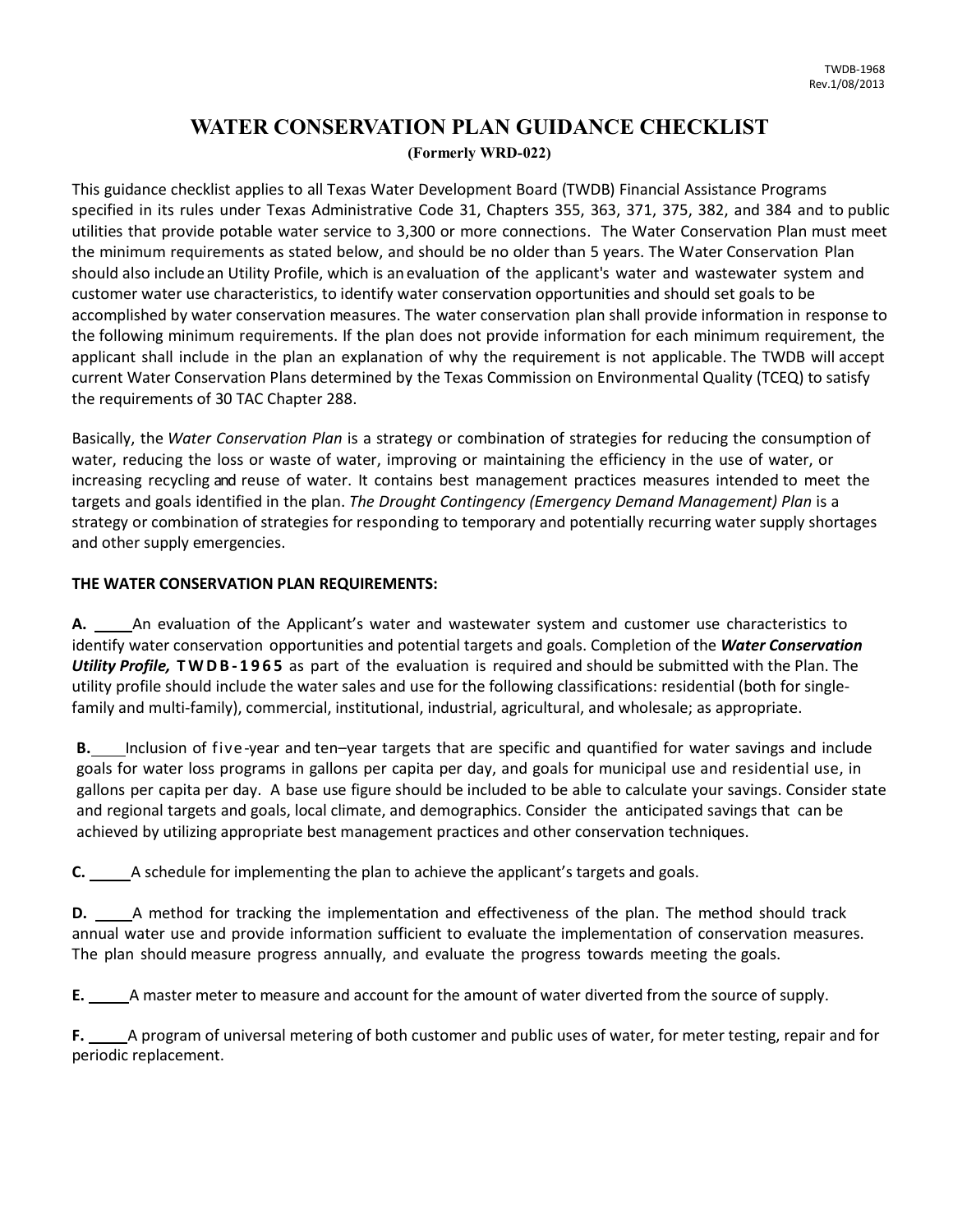**G.** Measures to determine and control water loss (for example, periodic visual inspections along distribution lines; annual or monthly audit of the water system to determine illegal connections, abandoned services, etc.)

H. A continuous program of leak detection, repair, and water loss accounting for the transmission, delivery, and distribution system in order to control water loss.

**I.** A program of continuing education and information regarding water conservation. This should include providing water conservation information directly to each residential, industrial and commercial customer at least annually, and providing water conservation literature to new customers when they apply for service.

**J.** A water rate structure which is not "promotional," i.e., a rate structure which is cost-based and which does not encourage the excessive use of water. Include copy of the rate structure.

**K.** A means of implementation and enforcement, evidenced by adoption of the plan:

- 1. a copy of the ordinance, resolution, or tariff indicating official adoption of the water conservation plan by the applicant and
- 2. a description of the authority by which the applicant will implement and enforce the conservation plan.

**L.** If the Applicant will utilize the project financed by the TWDB to furnish water or wastewater services to another supplying entity that in turn will furnish the water or wastewater services to the ultimate consumer, the requirements for the water conservation plan also pertain to these supplier entities. To comply with this requirement the applicant shall:

- 1. submit its own water conservation plan;
- 2. submit the other entity's (or entities) water conservation plan;
- 3. require, by contract, that the other entity (or entities), adopt a water conservation plan that conforms to the board's requirement and submit it to the board. If the requirement is to be included in an existing water or wastewater service contract, it may be included, at the earliest of the renewal or substantial amendment of that contract, or by other appropriate measures.

**M.** Documentation that the regional water planning group for the service area of the applicant has been notified of the applicant's water conservation plan.

**Note:** The water conservation plan may also include other conservation methods or techniques that the applicant deems appropriate.

## **N.** The Drought Contingency Plan (for Financial Assistance Programs) shall include:

- 1. **Trigger conditions**. Describe information to be monitored. For example, reservoir levels, daily water demand, water production or distribution system limitations. Supply source contamination and system outage or equipment failure should be considered too. Determine specific quantified targets of water use reduction.
- 2. **Demand management measures**. Actions that will be implemented by the utility during each stage of the plan when predetermined triggering criteria are met. Drought plans must include quantified and specific targets for water use reductions to be achieved during periods of water shortage and drought. Supply management measures typically can be taken by the utility to better manage available water supply, as well as the use of backup or alternative water sources.